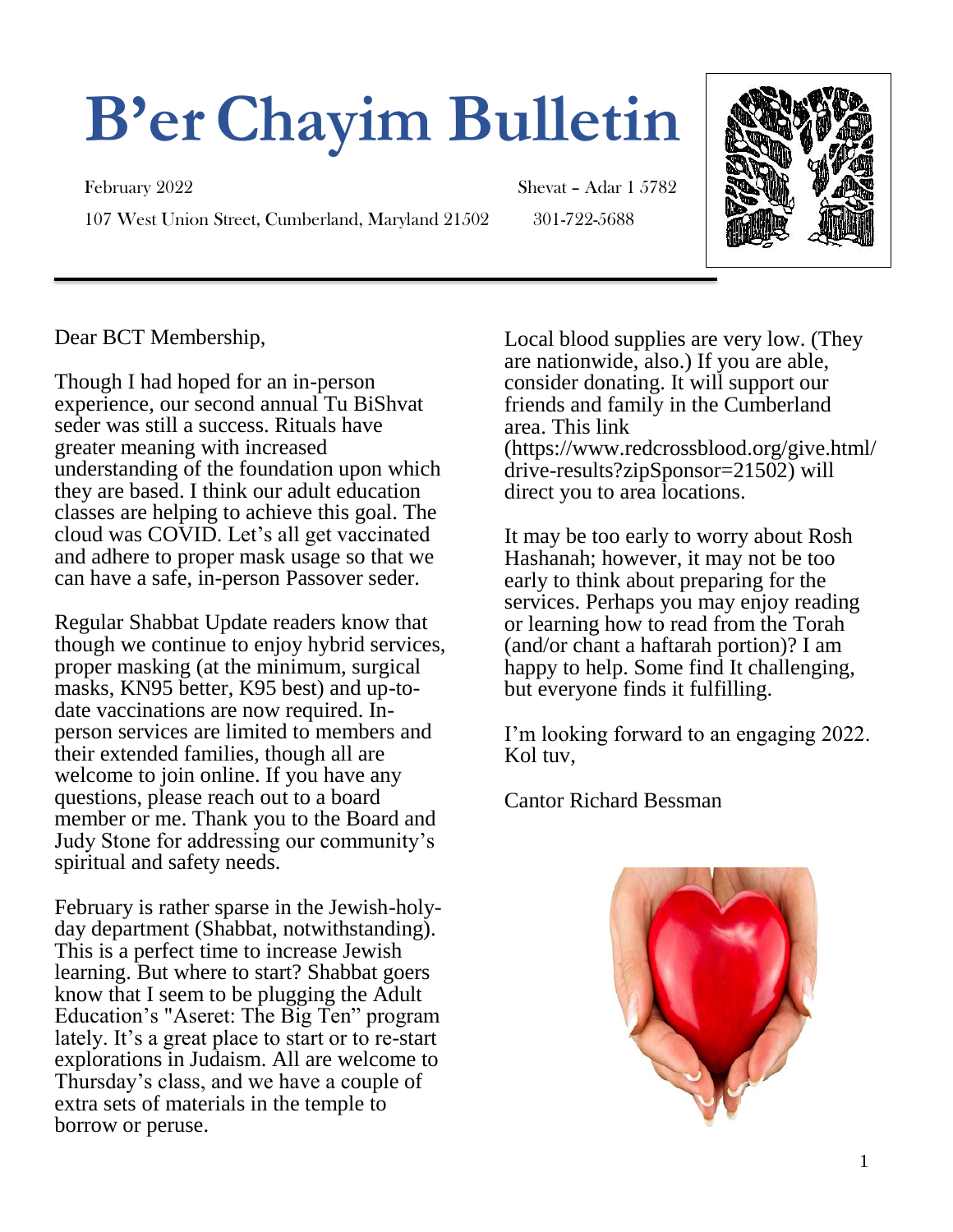Dear B'er Chayim Congregants:

Here we are in the midst of winter. A time of excessive activity and seemingly endless obligation may have passed and will likely come again. For many of us, this is ideally a time of rest, yet we find ourselves at loose ends. There were times previously, when something or someone helped us to be settled. My hope for each of us this month, is that we reconnect with whatever that may have been.

Best wishes to all, Gregg Schaaf





#### **Yahrzeit Donations**

B'er Chayim is extremely grateful for contributions received. When sending a donation to B'er Chayim, please include your name as you would like it to be listed in the bulletin. Thank you!

Howard and Carol Mendelsohn Rudolph Mendelsohn Emerson H. Miller Bertha Miller Clarke Castelle Daphne Castelle Ferne Jaffe Goldie Kaplon Lee Schwartz **International Schwartz** Jean Schwartz Francine & Howard Reynolds Maurice H. Schreiber

Jack & Lynda Kauffman Evelyn Ruth Kauffman

Donor In memory of

Stuart M. Schreiber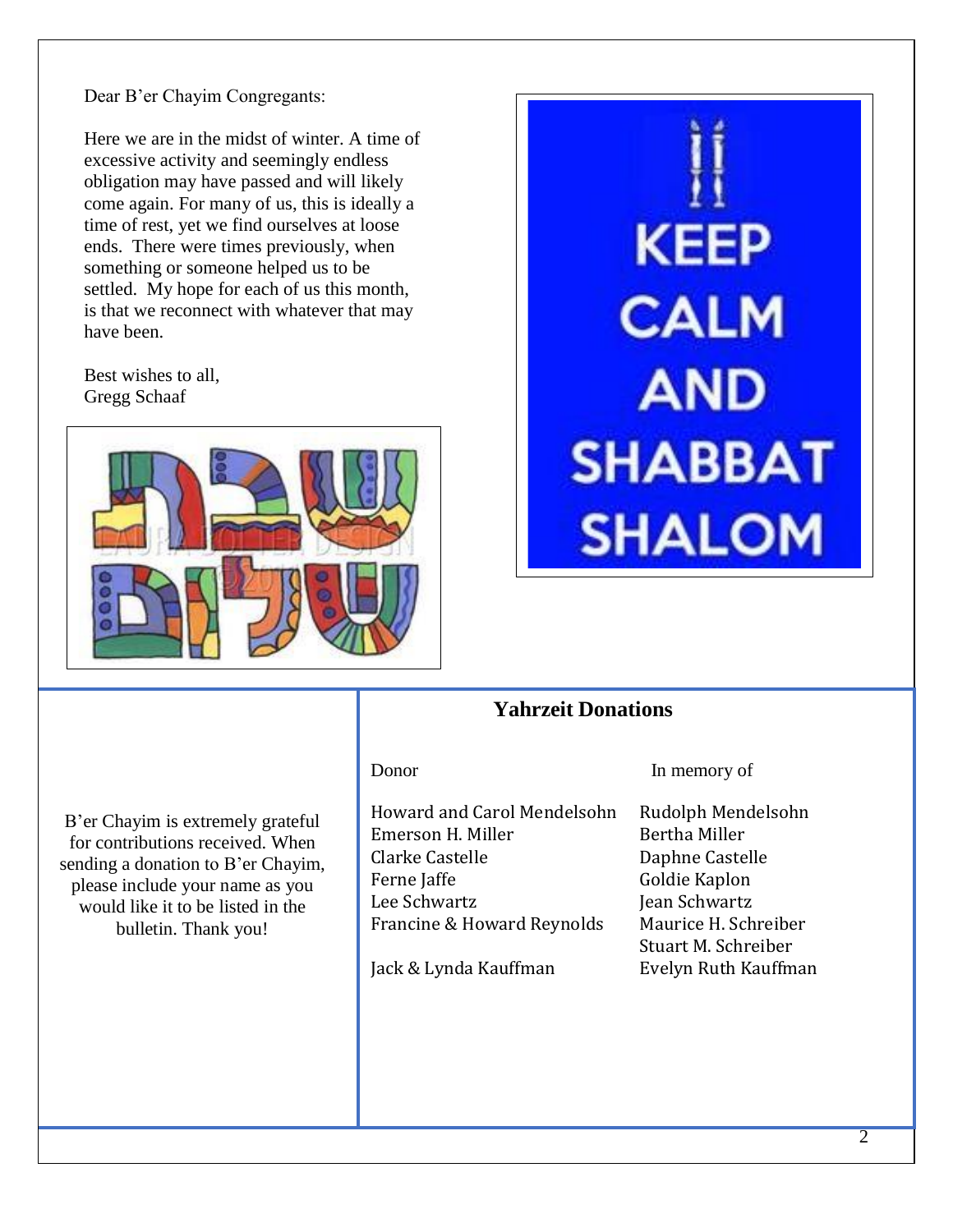## **February 2022**

| Saturday, February 5  | $10:00$ am                          | <b>Shabbat Morning Service</b> |
|-----------------------|-------------------------------------|--------------------------------|
| Thursday, February 10 | $7:00 \text{ pm} - 7:45 \text{ pm}$ | <b>Adult Hebrew</b>            |
|                       | 7:45 pm $-$ 8:30 pm                 | "Aseret: The Big Ten"          |
| Friday, February 11   | $7:30 \text{ pm}$                   | <b>Erev Shabbat Service</b>    |
| Thursday, February 17 | $7:00 \text{ pm} - 7:45 \text{ pm}$ | <b>Adult Hebrew</b>            |
|                       | 7:45 pm $-$ 8:30 pm                 | "Aseret: The Big Ten"          |
| Friday, February 18   | $7:30 \text{ pm}$                   | <b>Erev Shabbat Service</b>    |
| Saturday, February 19 | 10:00 am                            | <b>Torah Study</b>             |
| Thursday, February 24 | $7:00 \text{ pm} - 7:45 \text{ pm}$ | <b>Adult Hebrew</b>            |
|                       | 7:45 pm $-$ 8:30 pm                 | "Aseret: The Big Ten"          |
| Friday, February 25   | $7:30 \text{ pm}$                   | <b>Erev Shabbat Service</b>    |
| Thursday, March 3     | $7:00 \text{ pm} - 7:45 \text{ pm}$ | <b>Adult Hebrew</b>            |
|                       | 7:45 pm $-$ 8:30 pm                 | "Aseret: The Big Ten"          |
| Saturday, March 5     | $10:00$ am                          | <b>Shabbat Morning Service</b> |
|                       | IA SALIARDI Kluusek                 |                                |



3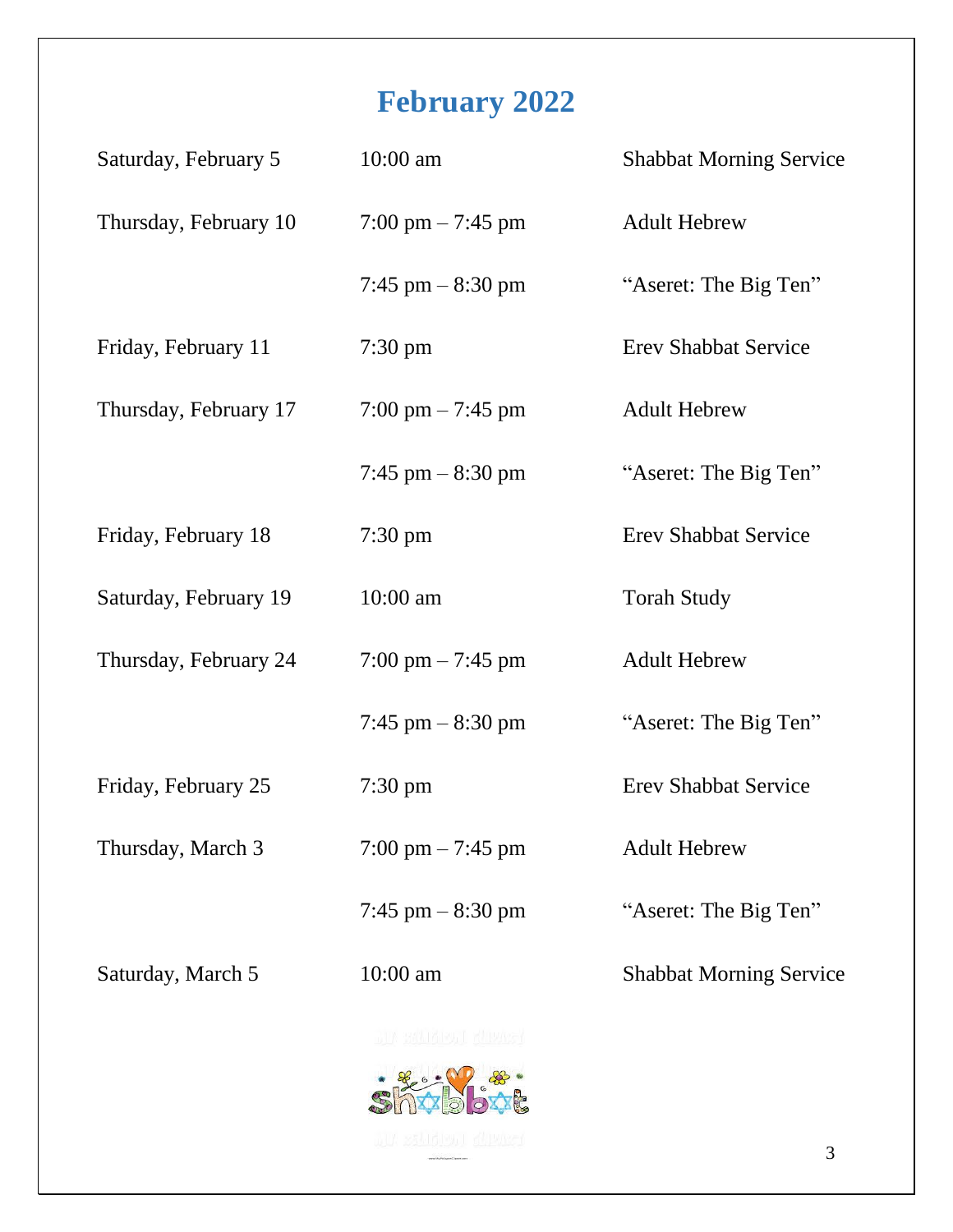### **We Remember**

#### *Yahrzeits for week ending February 5, 2022*

Bessie Beerman Shaine Gerson Irving Pallik Madeline Guggenheimer Esther Tzirel Klein Bertha Miller Jay Brieloff Charles Schwab Basya Serebryanaya Lillian Landauer Lillian Tanzer Lindauer Anita Bauer Yakov Gordon Jane Schwab Miriam Schindler

### *Yahrzeits for week ending*

*February 12, 2022* Louis J. Cator Maye F. Freedman Ida Jacobson Bertha Miller Isaac Hirsch Evelyn Kauffman Roslyn Leonard Harry Olin Abraham Jonathan Mirkin Helena Sauer Carol Jean Hersch Barbara Heller Dr. Irving Rosenbaum, Jr. Joseph H. Lichtenstein Marvin Rosten

#### *Yahrzeits for week ending February 19, 2022*

Rebecca Marx Lewis Rosenbaum Arthur Drelich Jacob Schmitt Celia Dantzic Benjamin Feldman Fannie Gottlieb Ann Susan Anderson Gabriel Goldenberg

#### *Yahrzeits for week ending February 26, 2022* Ida Friedland Mary Londe Minnie Hohouser Bess Naviasky Celia Abramson Sylvia Gerson Faye Klawan Hersch Maurice Friedland Ivan Lichtenstein Homer Lowenberg Harry Alpert Arthur Friedland Marion Hartman Helen Kaplan Etta Klein Daniel M. Lipson Florence Yankelevitz Norman Kline Abraham Miller Joseph M. Miller

*Yahrzeits for week ending March 5, 2022* Michael Margolis Charles A. Togut Dorothy Feldstein Rebecca Kaplon William E. Lehman Dorothy B. Hurwitz Albert Moses Lichtenstein Harry E. Mendelsohn Beatrice Weiss Samuel Hamburger Warren Everard McConnell Herman Joseph Miller Reva Zelda Rubinovitz Frumma Duk George Silverman Joseph H. Gerson Elias Klawan Nettie Mendelsohn Catherine Parness Max Gottlieb Martin Rothstein